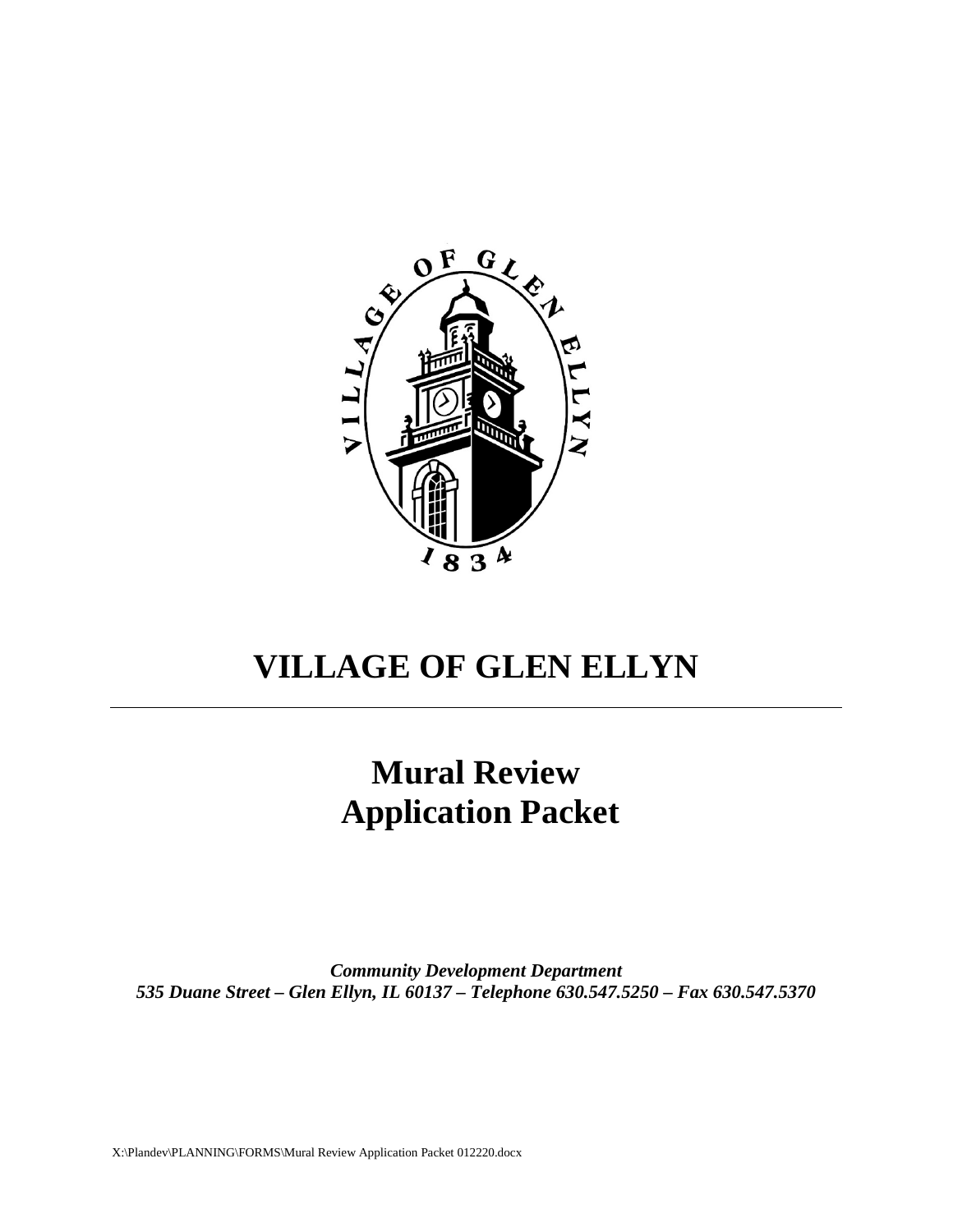#### **MURAL APPLICATION FORM**

Please complete and return this form to the Community Development Department, 535 Duane St., Glen Ellyn, IL 60137. If you have questions, please phone: 630.547.5250

#### **I. APPLICATION INFORMATION:**

| Project Description:         |                                      |  |
|------------------------------|--------------------------------------|--|
|                              |                                      |  |
|                              |                                      |  |
|                              |                                      |  |
|                              |                                      |  |
|                              |                                      |  |
|                              |                                      |  |
|                              | Permanent Index No.: Zoning: Zoning: |  |
|                              |                                      |  |
|                              |                                      |  |
|                              |                                      |  |
|                              | (Mobile) (Other)                     |  |
|                              |                                      |  |
|                              |                                      |  |
|                              |                                      |  |
|                              |                                      |  |
| Phone No. of Property Owner: |                                      |  |
|                              |                                      |  |
|                              |                                      |  |

## **Project Submittals Checklist**

- 1. Application form
- 2. Application fee
- 3. Narrative statement / project description
- 4. Proof of ownership / affidavit of authorization
- 5. Proposed list of materials/paint swatches/or material samples
- 6. Color rendering or sketch
- 7. Site plan, plat of survey, or other document showing location and dimensions

Signature: \_\_\_\_\_\_\_\_\_\_\_\_\_\_\_\_\_\_\_\_\_\_\_\_\_\_\_\_\_\_\_\_\_\_\_\_\_\_\_\_\_\_\_\_\_\_\_\_\_\_\_ Date: \_\_\_\_\_\_\_\_\_\_\_\_\_\_\_\_\_\_\_\_\_\_\_\_\_\_

 $\mathcal{L}_\text{max}$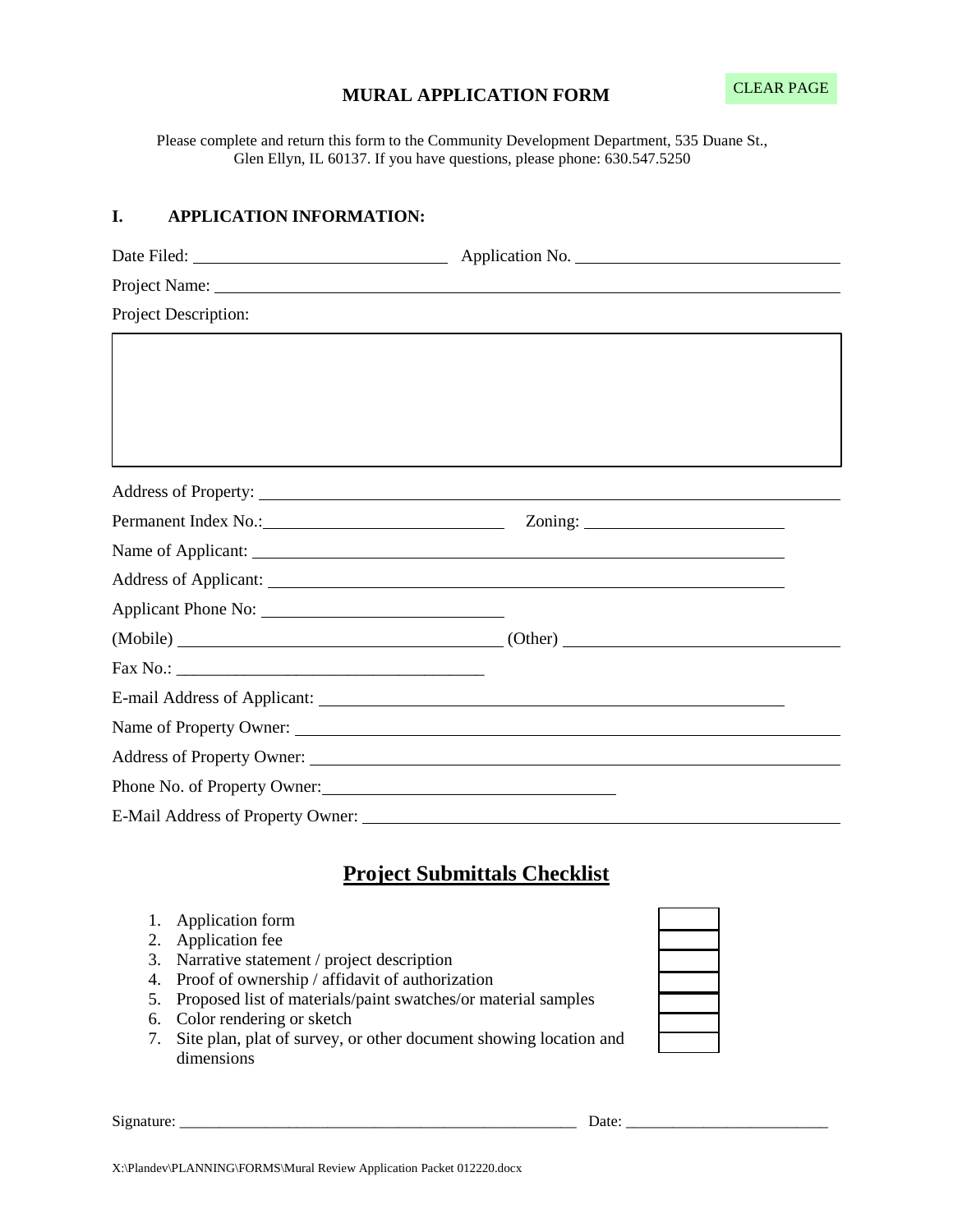#### **MURAL REVIEW APPLICATION PROCESS**

#### *Meeting with Village Staff – Recommended*

Prior to submitting a formal application, the applicant should meet with a Community Development Department staff member to discuss the procedure for review. It is recommended that the applicant present general information at this meeting in rough sketch form describing the proposal.

### *Formal Application-Required*

To begin the formal application process, the applicant shall submit (2) copies of a completed application to the Community Development Department for review. After staff has reviewed the application and determined that it is complete (which may require submittal of additional information or revised plans), the request will be scheduled for consideration at the first available Village Board meeting. The materials typically required to be submitted with an application are listed below. The required submittals list may change depending on the type and scope of the proposed project. Staff may, at its sole discretion, modify the submittal requirements to eliminate or add items as needed to explain or support the proposed request and maintenance procedure.

Note: Murals are not permitted to display commercial advertising. Any mural that meets the definition of a sign will be regulated by the Sign Code and the applicant must obtain a sign permit and any necessary relief from the Sign Code. Signs are any identification, description, illustration, or device illuminated or nonilluminated, which directs attention to or provides information about a product, service, place, activity, person, institution, business or solicitation, including any permanently installed or situated merchandise or any emblem, banner, pennant, placard or temporary sign designed to advertise, identify or convey information. An object in the shape of a product is considered a sign.

#### *Formal Application Packet Submittal Requirements*

The following items are typically required to be submitted with an application for exterior appearance approval of a mural:

- 1. Mural application form
- 2. The required application fee as set forth in the Village Code
- 3. Narrative statement including a general description of the project
- 4. If the property is owned by an individual or organization other than the applicant, an affidavit of authorization must be submitted, giving the applicant the right to file the application on the owner's behalf
- 5. Proposed list of material samples or paint swatches and method of application
- 6. Dimensioned color rendering, elevation photo, sketch, or other depiction of the mural
- 7. Site plan, plat of survey, photos, or other documents to show exactly where the mural will be installed including dimensions of structures, walls, windows, etc.

All materials included in the application packet, will become exhibits to the official document file. These materials should be able to be reduced to 8.5x11 or 11x17 and should be legible at this size.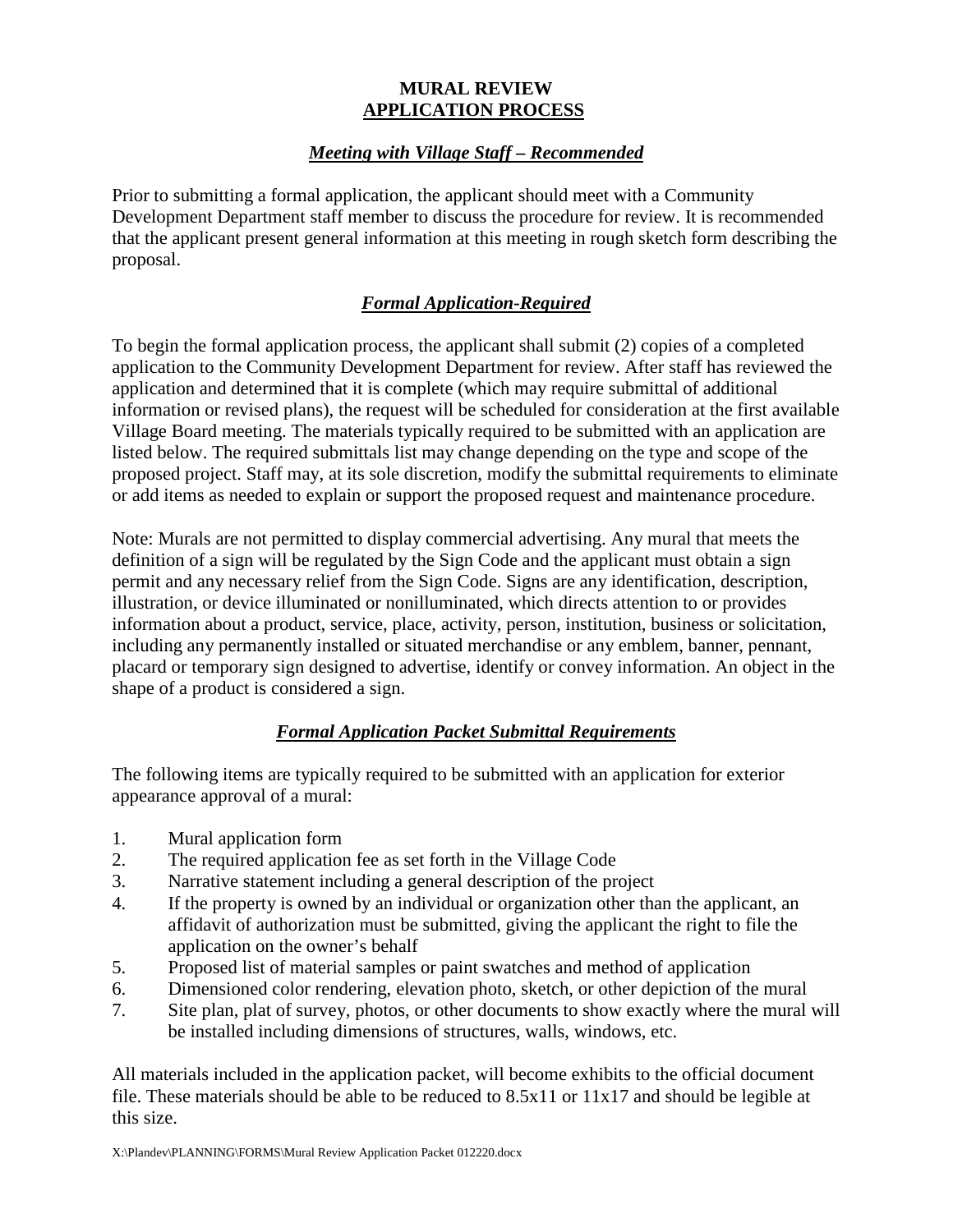#### *Review by Staff and Village Board*

Community Development staff will review the application for completeness and conformance with the exterior appearance guidelines and make a recommendation to the Village Board of Trustees for approval, approval with conditions or denial. After staff review, the request will be scheduled for consideration by the Village Board of Trustees who will make a final decision on the application. Installation of the mural may not begin until after Village Board approval.

### *Changes after Approval*

Any significant changes to an approved application may require review and approval by the Village Board in the same manner as the original application.